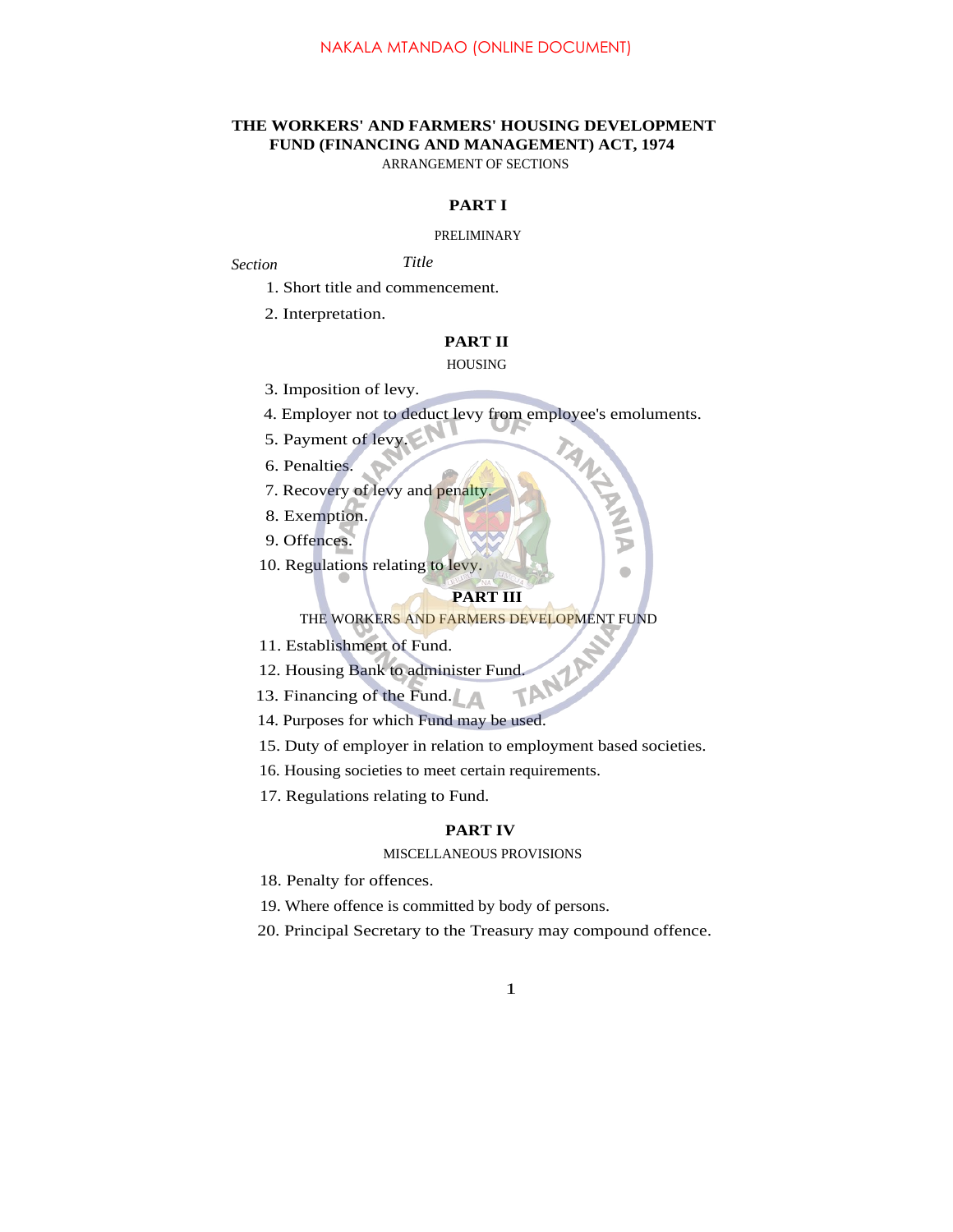No. 20 *Workers' & Farmers' Hou. Dev. Fund (Fin. & Man.)* 1974 3

#### **THE UNITED REPUBLIC OF TANZANIA-**



No. 20 OF 1974

**ASSENT** FIVE <del>esidon</del>t 20TH...AUGUST, 1974

**An Act to establish a Workers' and Farmers' Housing Development Fund for provision of loans for construction of low cost houses for workers and farmers and to provide for the financing of the Fund by a levy from certain categories of employers**

**[**1st JULY, 1974**]**

ENACTED by the Parliament of the United Republic of Tanzania.

# **PART I PRELIMINARY**

**1.** This Act may be cited as the Workers' and Farmers' Housing Development Fund (Financing and Management) Act, 1974 and shall come into operation on the first day of July, 1974. Short title

2.-(1) In this Act, unless the context otherwise requires-<br>Commissioner" means the Commissioner for Income Tax appointed tion

- "Commissioner" means the Commissioner for Income Tax appointed under the Income Tax Act, 19731;
- "employment" means employment under a contract of service and No. 33 " employee'' and ''employer'' shall be construed accordingly;
- "employment based housing society'' means a housing society three fourths of the members of which are employed by the same employer;
- "the Fund'' means the Workers' and Farmers' Housing Development Fund established by this Act;

"the Housing Bank" means the Tanzania Housing Bank established Acts, 1972 by the Tanzania Housing Bank Act, 1972: No. 34

and commencement

Acts, 1973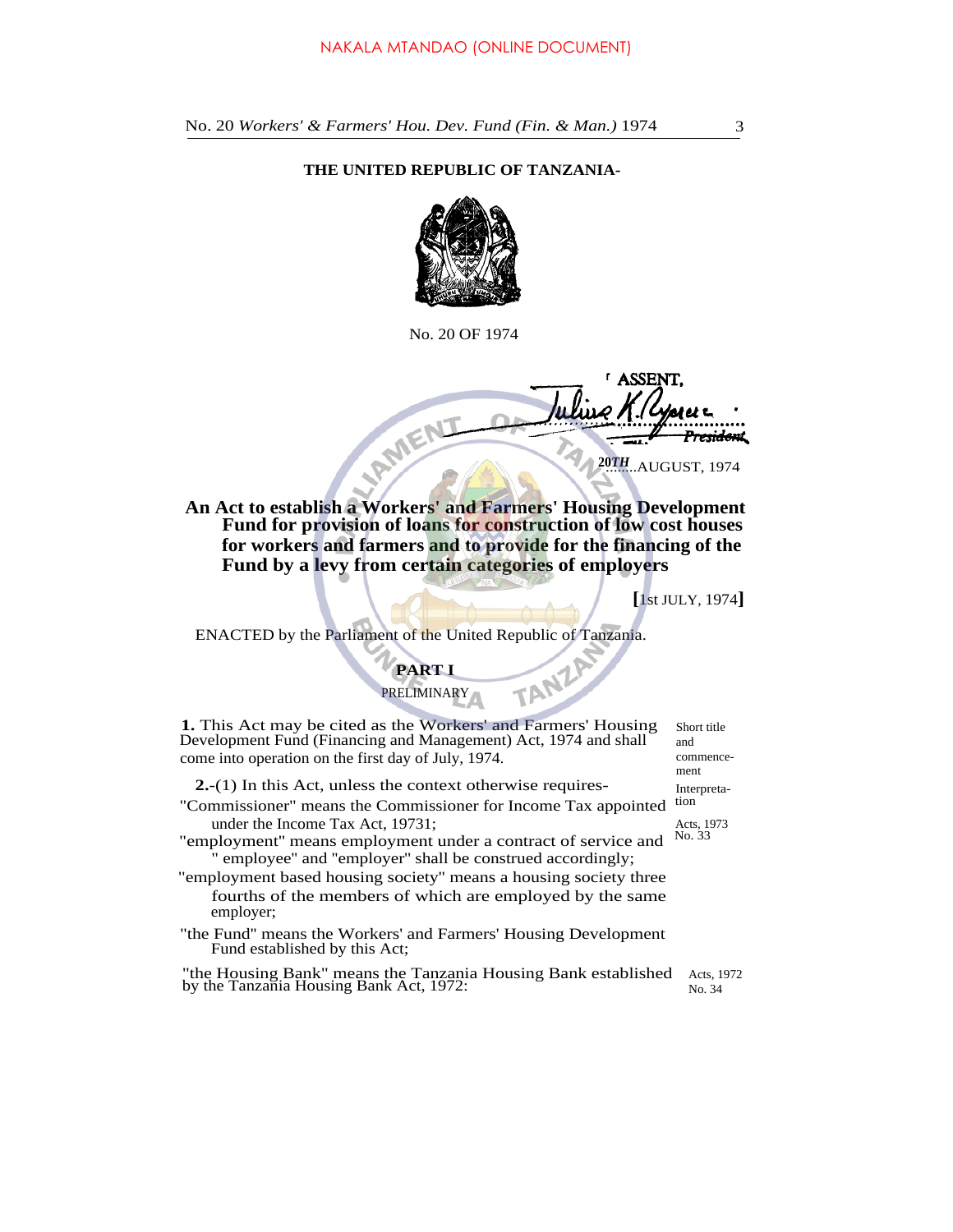''housing society'' means a co-operative society registered under the Co-operative Societies Act, 1968 one of the principal objects of which is to make loans to its members for the construction or purchase of houses for their occupation and includes a savings and credit society within the meaning of that expression in the Co-operative Societies Act, 1968;

''levy'' means the housing levy imposed by this Act;

''Minister'' means the Minister for the time being responsible for finance;

"specified employer'' in relation to any month means-

- (a) any employer who employs ten or more employees during the whole or any part of that month;
- (b) any employer, or an employer of any category, declared by the Minister, by an order in the *Gazette,* to be a specified employer. 11 ,,,

(2) Where a body corporate (hereinafter referred to as ''the parent company") owns more than fifty per centum of the issued share capital of any other body corporate (hereinafter referred to as "a subsidiary") or of two or more subsidiaries, and not less than three-fourths of the total number of the members of a housing society are employees either of the parent company or a subsidiary or of two or more subsidiaries, the society shall, for the purposes of this Act, be deemed to be an employment based society, and the obligations imposed by this Act on an employer in relation to an employment based housing society shall be required to be discharged by such of the employers as the Principal Secretary to the Treasury may designate in that behalf or, where no such designation has been made, by the parent company.

(3) For the purposes of this Act ''employer'' includes his legal representatives and any person who under any arrangement or by operation of law becomes liable to pay the emoluments of the employees of the employer.

(4) This Act shall bind the Government, the Community and the Corporations within the Community.

### **PART II**

#### HOUSING LEVY

Imposition of levy

3.-(l) Subject to the provisions of this Act, there shall be charged, levied and paid in every month by every specified employer a housing levy of two per centum of the gross emoluments paid in that month by such employer to all the employees employed by him during that month.

(2) For the purposes of this section ''gross emoluments'' in relation to any employee includes wages, salary, leave pay, sick pay, payment in lieu of leave, fee, commission, bonus, gratuity and any subsistence, travelling, entertainment or other allowance paid to him by the employer

Acts, 1968 No. 17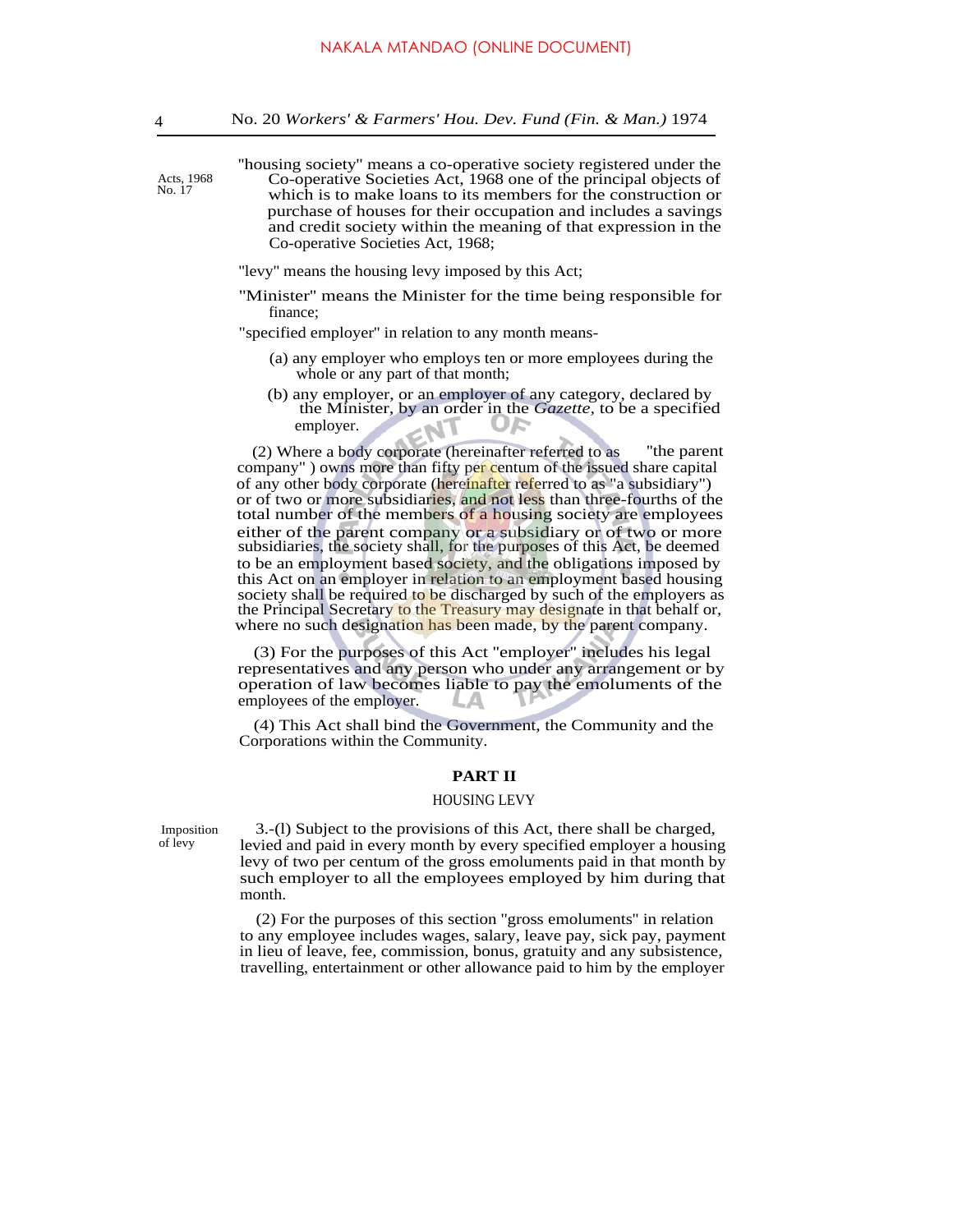in respect of his employment or services, and any amount so paid in respect of employment or services rendered by the employee in any month other than the month in which it is paid shall be deemed to be emoluments in respect of the month in which it is paid:

Provided that where the Commissioner is satisfied that any such subsistence, travelling, entertainment or other allowance represents solely the reimbursement to the employee of an amount expended by him wholly and exclusively in the production of his income from the employment, the Commissioner may, in assessing the gross emoluments of the employee for the purposes of this Act, exclude such allowance or expenditure.

(2) Where an employer provides housing for any employee the value of the housing, as ascertained for the purposes of the Income Tax Act, 1973 in accordance with the provisions of subsection (3) of section 5 of that Act, shall be deemed to be part of the emoluments paid to the employee.

(3) The Minister may, by order in the *Gazette,* provide either generally or in relation to any specified employer or category of specified employers, that in assessing the gross emoluments of all or any of the employees employed by the employer to whom the order applies, such portion of the gross emoluments as shall be specified in the order shall be excluded.

4.-(1) No specified employer shall, directly or indirectly, deduct from the emoluments of an employee the whole or any part of the levy.

(2) Any specified employer who contravenes the provisions of this section shall be guilty of an offence.

5. Every specified employer shall on or before the seventh day of every month pay to the Commissioner the levy due from such employer in respect of the preceding month.

6.-(1) Where any specified employer fails to pay the whole or any part of the levy due from him in respect of any month on or before the seventh day of following month-

- (a) an additional levy equal to twenty-five per centum of the unpaid amount of the levy shall thereupon become and be payable by way of penalty by such employer;
- (b) if such amount remains unpaid by the employer for more than thirty days after the date upon which it is required to be paid, the rate of the additional levy prescribed by paragraph (a) shall be increased by ten per centum of the amount of the levy including penalty, if any, remaining unpaid in respect of each period of thirty days or part thereof after such date during which such amount remains unpaid,

and such additional levy by way of penalty shall become and be payable by such employer accordingly.

Employer not to deduct levy from employee's emoluments Payment of levy

Penalties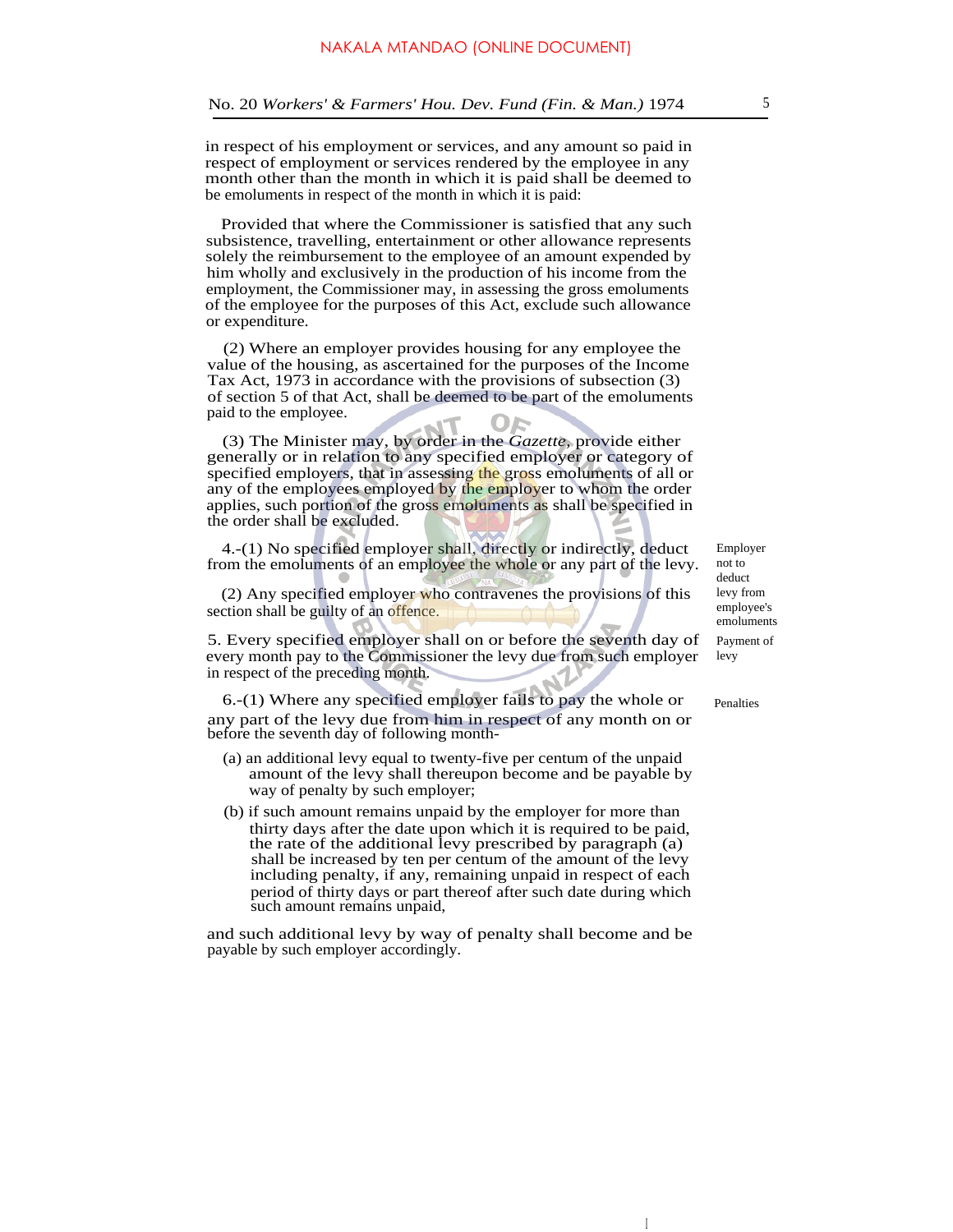(2) Any sum payable by way of penalty under this section shall, for the purposes of this Act, be deemed to be levy and shall be collected and recoverable accordingly.

(3) The Commissioner may remit in whole or in part any penalty payable under this section.

Recovery of levy and penalty

7.-(1) Any levy or penalty payable by any employer under the provisions of this Act shall be a debt due to the Government and may be recovered from such employer as a civil debt by a suit at the instance of the Commissioner or any person authorized by the Commissioner in that behalf.

(2) Without prejudice to the method of recovery of levy and penalties prescribed by subsection (1) where any amount of levy or penalty is due from any specified employer, the Commissioner may file in a court of a resident magistrate having jurisdiction over the area in which the employer resides or carries on business, a certificate stating-

- (a) the name and address of the person from whom such amount is due; and
- (b) the amount due,

Acts 1966 No. 49

and upon such certificate being lodged in such court such certificate shall be deemed to be a plaint duly lodged under Order XXXV of the Civil Procedure Code, 1966 and the court shall proceed in the matter in accordance with provisions of that Order, and in the event of a judgment being given in favour of the plaintiff the court shall pass a decree for payment by the defendant to the Government of the amount found due together with interest thereon at five per centum per month from the date on which the certificate was filed until payment.

(3) The provisions of subsection (2) shall apply notwithstanding that the amount involved exceeds the pecuniary jurisdiction of a court of a resident magistrate.

(4) Every certificate filed in a court of a resident magistrate pursuant to the provisions of subsection (2) shall be *prima facie* evidence of the truth of the statements contained in such certificate.

8. The Minister may by order exempt any specified employer or any category of specified employers from all or any of the provisions of this Part.

Exemption

- Offences 9. Any specified employer who-
	- (a) fails to pay the levy due under this Act within twenty-one days from the date by which it is required to be paid;
	- (b) with intent to evade payment of any levy or penalty due under this Act-
		- (i) makes any false statement to the Commissioner or any other public officer connected with the administration of this Act; or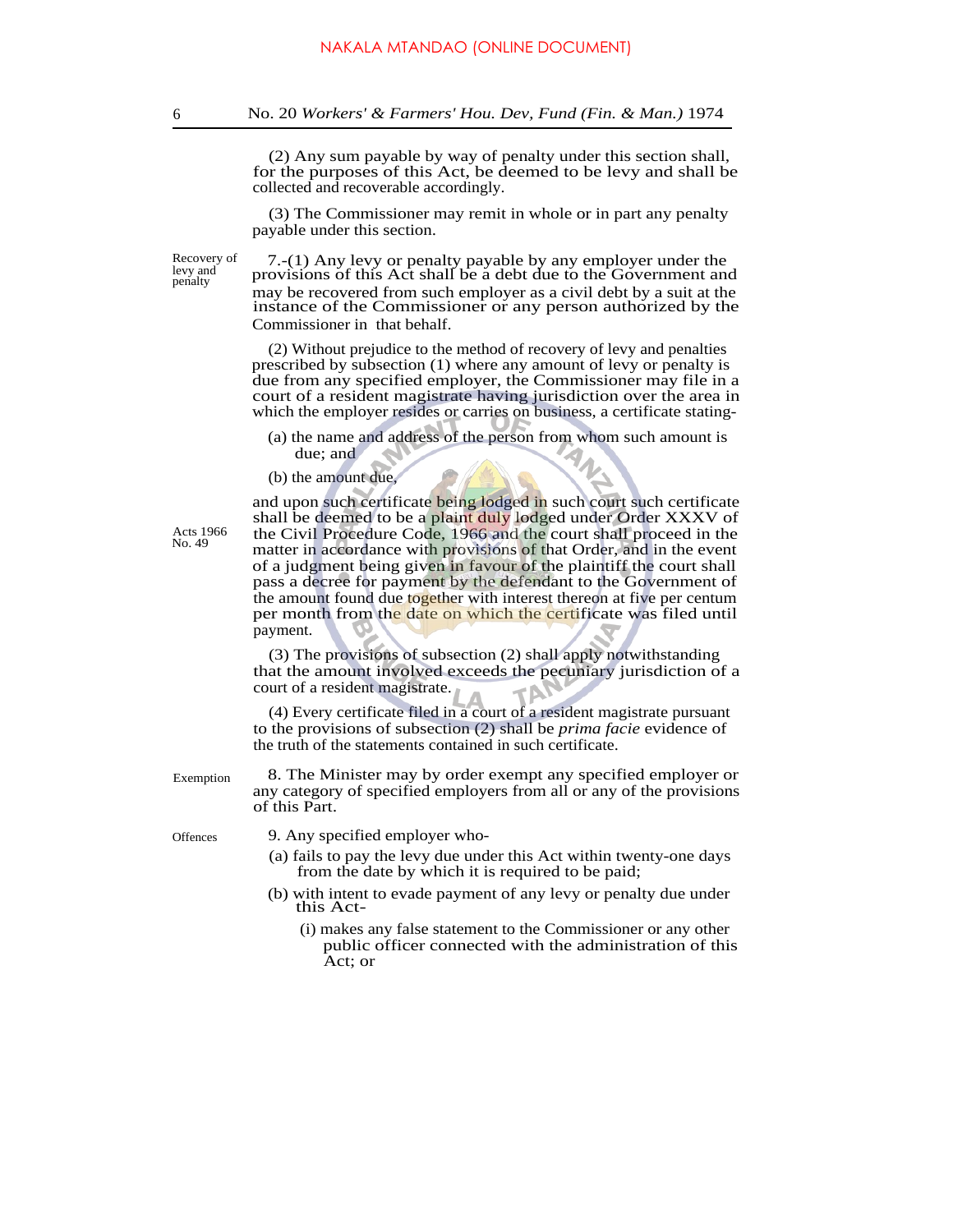- (ii) fails or omits to give any information or submit any return required to be given or submitted by this Act or by regulations made hereunder, or gives any such information or submits any such return which is false in any material particular;
- (iii) does or omits to do any act or thing,

shall be guilty of an offence.

10. The Minister may make regulations for the better carrying out of the purposes and provisions of this Part of the Act, and without prejudice to the generality of the foregoing may make regulations-

(a) for submission of returns and particulars by employers;

(b) for the refund of any levy paid or collected in error.

#### PART III

## THE WORKERS' AND FARMERS' HOUSING DEVELOPMENT FUND

11. There is hereby established a fund known as the Workers' and Farmers' Housing Development Fund.

12.-(1) The Housing Bank shall administer the Fund as a Special

Fund and, subject to the provisions of this Act, section 9 of the Tanzania Housing Bank Act, 1972 and other provisions of that Act regulating Special Funds shall apply to the Workers' and Farmers' Housing Development Fund.

(2) The Housing Bank shall, as soon as may be practicable after the commencement of this Act, submit to the Minister for his approval by-laws regulating the administration of the Fund.

- (3) The by-laws referred to in subsection  $(2)$  shall-
- (a) take into account the need to make low cost housing available to workers and peasants;
- (b) have regard to the desirability of worker participation in the operation and financing of housing schemes;
- (c) provide for relatively low charges for loans made out of the Fund;
- (d) provide for prudent management of the Fund and for the avoidance of losses.

(4) By-laws made under this section and approved by the Minister shall be binding on the Housing Bank.

13.-(1) The Commissioner shall at such interval, in such manner and after deduction of such service charge as the Minister may direct pay into the Fund all the levies and penalties collected by him under Part II.

(2) In addition to the levy collected under this Act, the financial resources of the Fund shall consist of-

- (a) such sums of money as Parliament may, from time to time. provide for the purposes of the Fund;
- (b) such sums of money as the Housing Bank may, with the consent of the Minister, raise by way of loan or otherwise for the purposes of the Fund;

Establishment of Fund Housing Bank to

administer Fund

Regulations relating to levy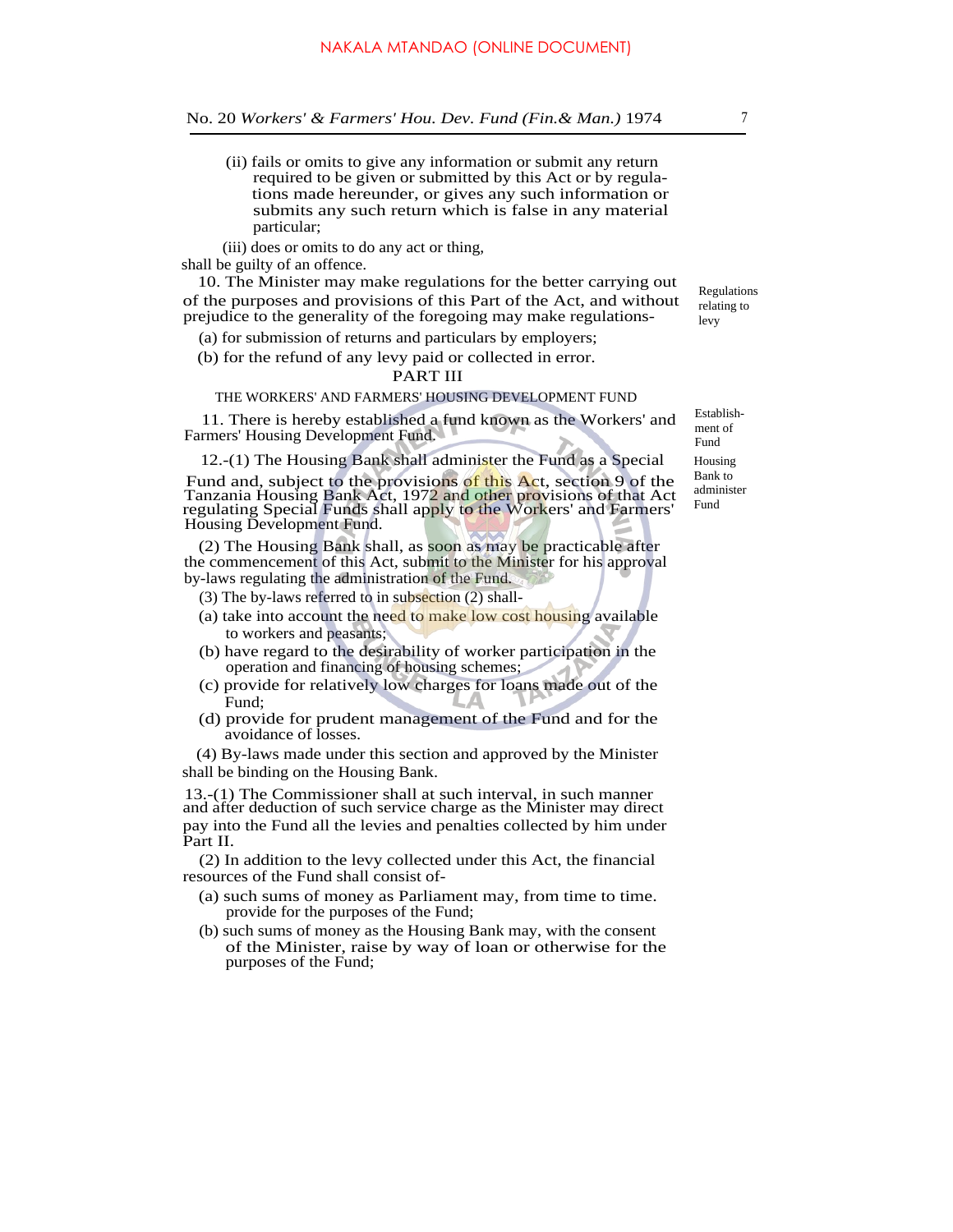(c) such sums of money as may become payable into the Fund either by any written law or incidental to the operations of the Fund.

Purposes for which Fund may be used

**14.**-(1) Such portion of the Fund as the Minister may, after consultation with the Minister for the time being responsible for economic affairs and development planning and the Minister for the time being responsible for capital development, determine shall be used for provision of loans to housing societies and the National Housing Corporation for construction by them of low cost housing (including site and service schemes) in Dodoma.

(2) The balance of the Fund shall be used, firstly, for the provision of loans to employment based housing societies and, secondly, for financing of low cost house improvement or construction schemes in rural areas with preference to such schemes undertaken by ujamaa villages and co-operative societies.

15. (1) Where there exists an employment based housing society the employer shall

(a) provide for an arrangement whereby the amount of any monthly installment payable by an employee to the society in respect of any loan made by the society to the employee shall, for so long as the employee continues in the employment of the employer, be deducted by the employer from the employee's emoluments and remitted to the society within seven days of deduction being made;

(b) provide accounting services to the society.

(2) The employer, shall not be entitled to charge any fee or other consideration for any of the services specified in subsection (1).

(3) Notwithstanding the provisions of any other written law, any deduction from the emoluments of an employee made pursuant to an arrangement referred to in paragraph (a) of subsection (1) shall be lawful and the employer shall not be liable for any penalty, damages or compensation for making such deduction.

(4) Any employer who contravenes any of the provisions of this section or who, having made a deduction pursuant to an arrangement referred to in paragraph (a) of subsection (1) fails to remit the same to the housing society to which it is required to be remitted, within seven days from the date of the deduction, shall be guilty of an offence.

Housing **16.** The Housing Bank shall, not make a loan from the Fund to a housing society unless is satisfied that the housing society has formulated efficient and workable rules prescribing procedures for loan approval, disbursements; recovery of loans and other debts and general management, and that such rules include-

- (a) the requirement of relating the amount which an individual may draw against his account to his previous savings; and
- (b) provision of the maximum amount which the society may lend to a member and the maximum period for which a loan may be made.

Duty of employer in relation to employment based societies

> meet certain requirements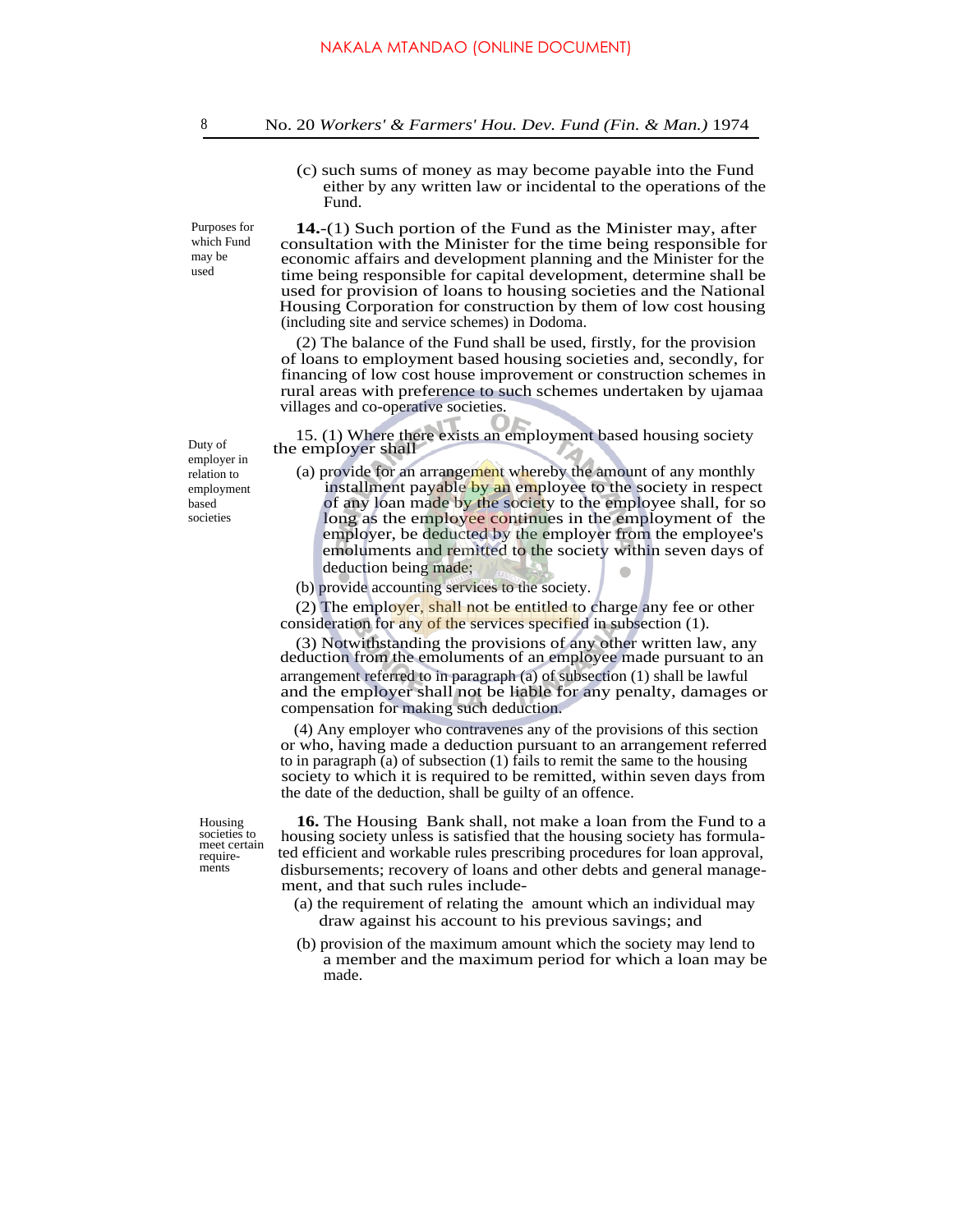17. The Minister may make regulations for the better carrying into effect of the provisions and purposes of this Part.

Regulations relating to Fund

#### **PART IV**

#### MISCELLANEOUS PROVISIONS

**18.** Any person convicted of an offence under this Act or any regulations made under this Act shall be liable to a fine not exceeding fifteen thousand shillings or to imprisonment for a term not exceeding three years or to both such fine and such imprisonment. Penalty for offences

**19.** Where any offence under this Act or under any regulations made under this Act is committed by a body of persons then, as well as such body of persons, any person who, at the time of the commission of the offence was concerned, as a director, a partner or an officer, with the management of the affairs of such body of persons, shall be guilty of the offence and shall be liable to be proceeded against and punished accordingly, unless he proves to the satisfaction of the court that he had no knowledge and could not by the exercise of reasonable diligence have had knowledge of the commission of the offence.

**20.**-(1) The Principal Secretary to the Treasury may, where he is satisfied that any person has committed an offence under this Act or any the regulations made under this Act, by order, compound such offence by requiring such person to make payment of a sum of money:

Provided that-

(a) such sum of money shall not be less than one hundred shillings or more than the aggregate of one-fourth of the maximum fine provided for such offence and the whole of the amount of any levy or penalty due from such person;

Δ

TANZ

- (b) the power conferred by this section shall only be exercised where the person admits in writing that he has committed the offence;
- (c) the Principal Secretary to the Treasury shall give to the person from whom he receives such sum of money, a receipt therefor.

(2) Where an offence is compounded in accordance with the provisions of subsection (1) and any proceedings are brought against the offender for the same offence, it shall be a good defence for such offender if he proves to the satisfaction of the court that the offence with which he is charged has been compounded under subsection (1).

Where offence is committed by body of persons

Principal Secretary to the Treasury compound offences